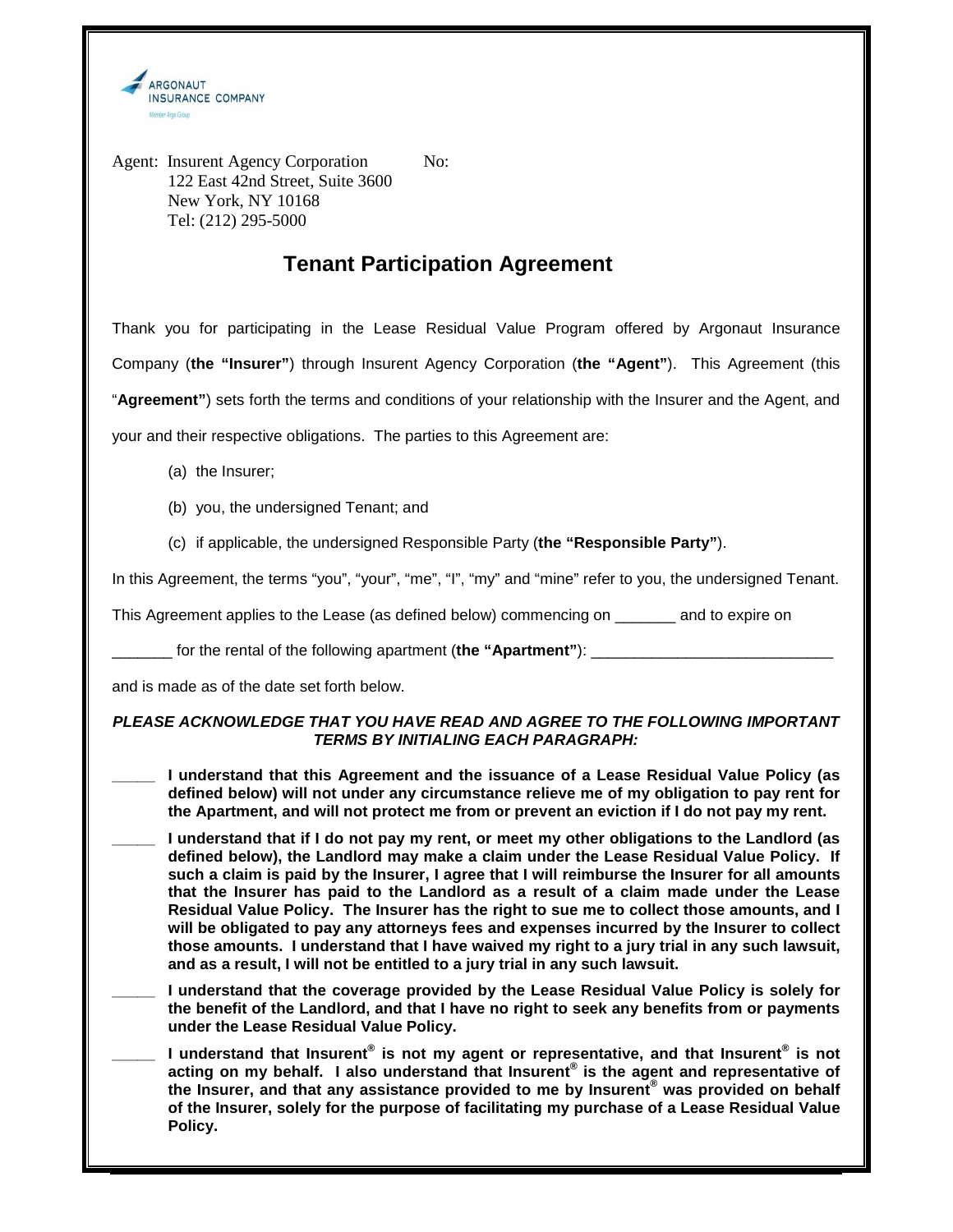**\_\_\_\_\_ I understand that if I do not pay my rent, Insurent will report this information to the three major credit bureaus: Equifax, Experian and Trans Union.** 

## RECITALS

A. I would like to enter into a lease for the Apartment, but have been informed by the property owner (the "**Landlord"**) that I do not meet the Landlord's qualifications for a lease; and

B. I understand that I will qualify to enter into a lease for the Apartment (the **"Lease"**) if my performance under the Lease is guaranteed by a third party acceptable to the Landlord; and

C. I would like to utilize the services of the Agent to arrange for the purchase of a Lease Residual Value Policy guarantying my performance of the Lease; and

D. I have submitted an application to purchase a Lease Residual Value Policy (**"the Application"**), and have been notified by the Insurer or the Agent that my Application has been approved.

## TERMS AND CONDITIONS OF THIS AGREEMENT

In consideration of the payment of the Premium (as defined in Section 3 below), and the mutual promises and covenants set forth herein, the parties agree as follows:

1. Issuance of Lease Residual Value Policy. The Insurer agrees that upon my (a) paying the Premium, and (b) entering into a Lease with the Landlord and making any required payments in connection with the Lease (including but not limited to payment of the first month's rent or a security deposit), the Insurer will issue a Lease Residual Value Policy to the Landlord guaranteeing my performance under the Lease as set out in that Lease Residual Value Policy (the **"Lease Residual Value Policy"**). A copy of the Lease Residual Value Policy is attached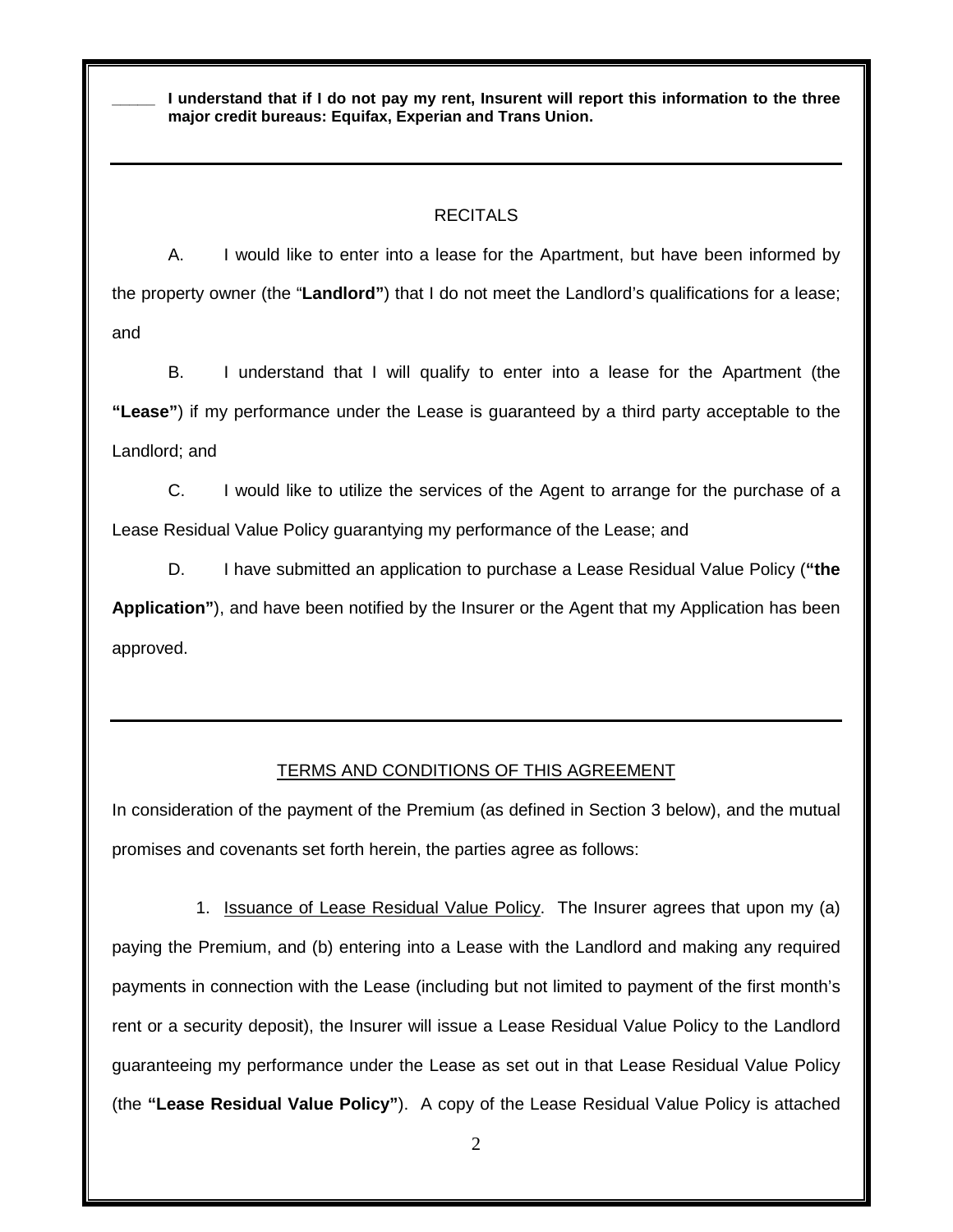to this Agreement, and I represent to the Insurer that I have read and understand the terms of the Lease Residual Value Policy.

2. Accuracy of Information. I represent and promise that (a) all information that I provided to the Insurer in the Application continues to be true and complete, and (b) I will immediately notify the Insurer if as a result of subsequent events any of the information I provided to the Insurer in the Application ceases to be true or complete.

3. Premium. The Premium is \$\_\_\_\_\_\_ and is an amount equal to \_\_\_% of the annual base rent (exclusive of security deposits and any other fees and charges) pursuant to the Lease. I agree and understand that the Premium is a one-time flat fee payment for the Lease Residual Value Policy, and is earned when paid, and is not subject to refund or adjustment for any reason unless (a) expressly set forth in this Agreement or the Lease Residual Value Policy, or (b) required by applicable law. The Premium is not intended as, nor is it to be construed as, a payment to the Landlord, and will not for any purpose be considered a payment of rent or other consideration to the Landlord.

4. Obligation to Pay the Landlord. I UNDERSTAND, AND EXPRESSLY AGREE AND ACKNOWLEDGE, THAT ANY ASSISTANCE PROVIDED TO ME BY THE LANDLORD AND THE AGENT IN CONNECTION WITH MY PURCHASE OF A LEASE RESIDUAL VALUE POLICY FROM THE INSURER, AND THE ISSUANCE BY THE INSURER OF THE LEASE RESIDUAL VALUE POLICY, DOES NOT IN ANY WAY RELIEVE ME OF ANY OF MY OBLIGATIONS TO MAKE PAYMENTS TO THE LANDLORD UNDER THE LEASE. Specifically with respect to rent, during the term of this Agreement I understand and agree that I am obligated to pay rent to the Landlord pursuant to the terms of the Lease, and that nothing contained herein or in the Lease Residual Value Policy is intended to excuse me, or is to be construed as excusing me, from my rent obligation under the Lease. I acknowledge that the Insurer is not a party to the Lease, and that I negotiated the terms of the Lease directly with the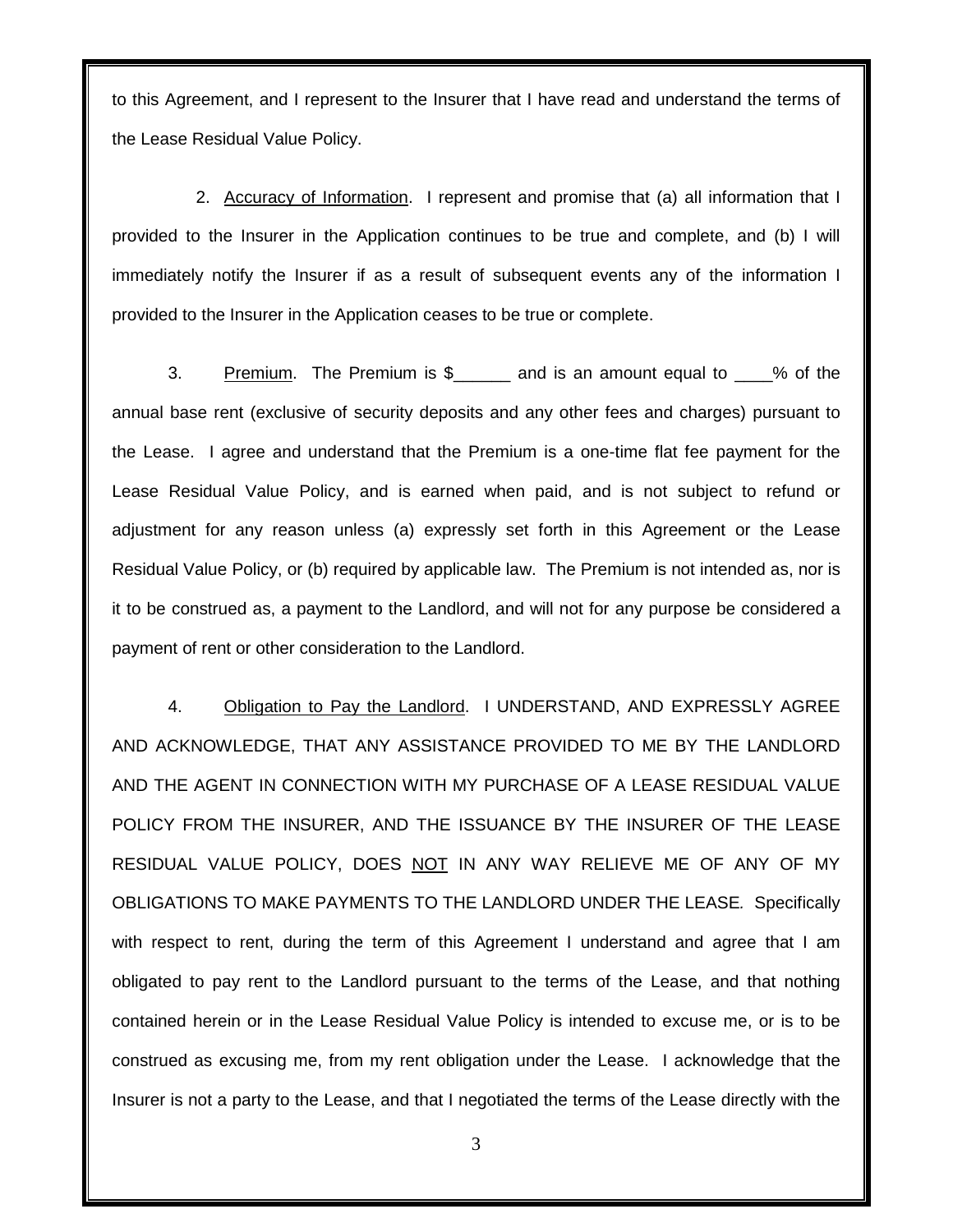Landlord, and that neither the Insurer nor the Agent were or are parties to the negotiations or the Lease.

5. Nature of Lease Residual Value Policy. I acknowledge and agree that the Lease Residual Value Policy is purchased for the benefit of the Landlord that allows me to qualify to enter into the Lease. I further acknowledge and agree that I have no rights or obligations under the Lease Residual Value Policy. I expressly acknowledge and agree that I am not a third-party beneficiary, insured party, or any other type of beneficiary with standing or capacity to receive any benefits under the Lease Residual Value Policy. In order to induce the Insurer to enter into this Agreement, I agree that I will not, under any circumstance, claim any benefit under the Lease Residual Value Policy.

6. Reimbursement Obligation. I understand that if I fail to meet certain obligations under the Lease, the Landlord will have the right to make a claim under the Lease Residual Value Policy. For each claim that is made to and paid by the Insurer, I will immediately reimburse the Insurer for the amount of the claim paid to the Landlord under the Lease Residual Value Policy. I understand and agree that my obligation to reimburse the Insurer in the event a claim is paid is entirely independent of any rights or obligations I may have under the Lease. Within ten (10) days of the mailing of a written demand for reimbursement by or on behalf of the Insurer, I will immediately reimburse the Insurer for all amounts paid by the Insurer to the Landlord (the **"Reimbursement Payment"**). Any demand for reimbursement will be mailed to me via overnight delivery service at the address set forth below (or to any other address that the Insurer or its agents may have in its records for me). In the event that I fail to make the Reimbursement Payment, the Insurer will have the right to commence a lawsuit against me and may recover the amount of the Reimbursement Payment plus all attorneys fees and costs of collecting the Reimbursement Payment. I AGREE THAT (A) SERVICE OF PROCESS IN ANY LAWSUIT TO COLLECT THE REIMBURSEMENT PAYMENT MAY BE MADE BY CERTIFIED MAIL, RETURN RECEIPT REQUESTED OR OVERNIGHT DELIVERY (AT THE INSURER'S

4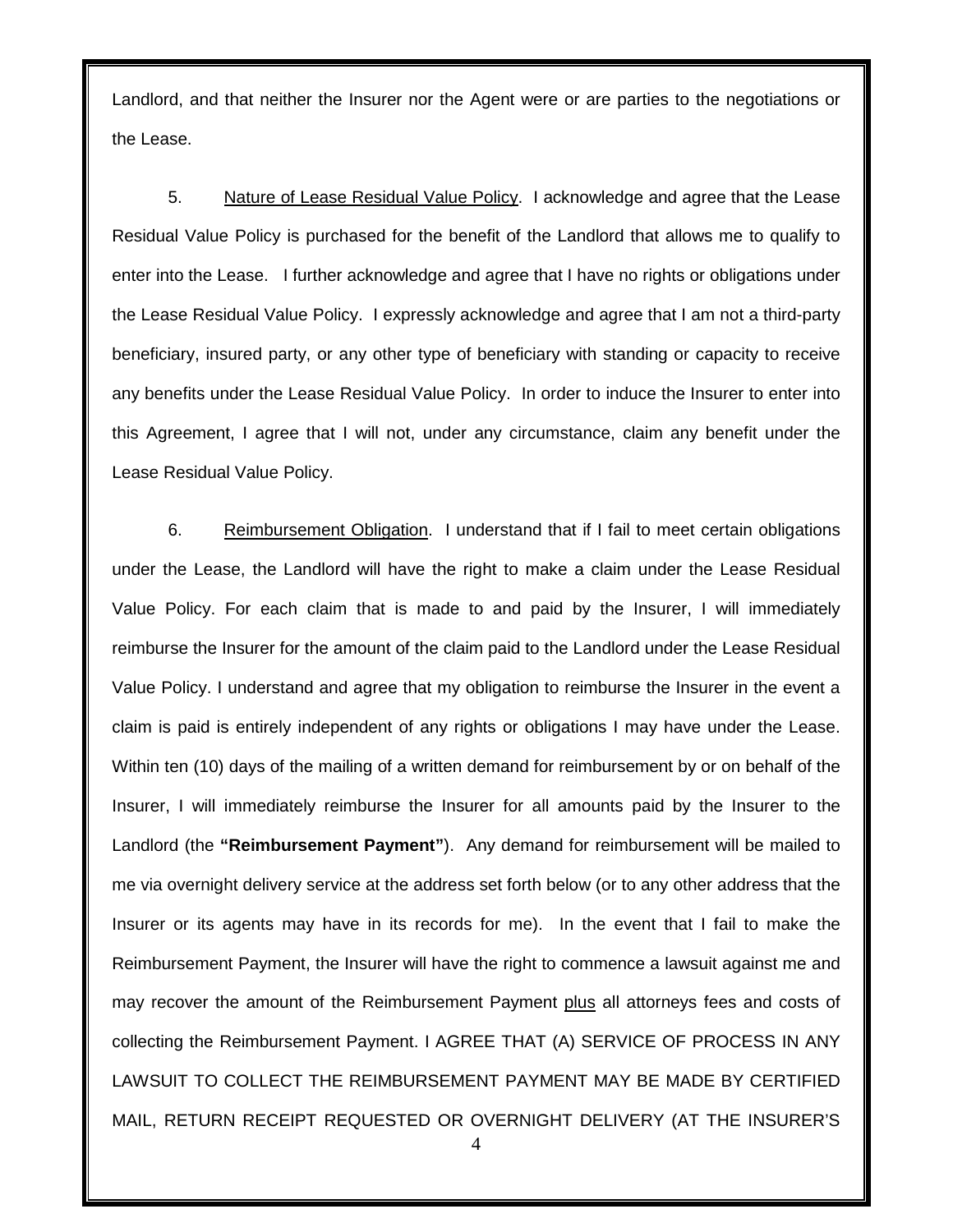SOLE OPTION) TO THE ADDRESS FOR NOTICES SET FORTH BELOW, AND (B) I HEREBY WAIVE THE RIGHT TO A JURY TRIAL IN ANY SUCH LAWSUIT.

7. Responsible Party. By signing where indicated below, the Responsible Party agrees to be jointly and severally liable with me, the undersigned Tenant, for any and all economic obligations set forth in this Agreement. The Responsible Party agrees to the terms and conditions set forth in paragraph "6" above regarding any demand for reimbursement, including but not limited to (a) the obligation to pay the Insurer's attorneys fees and expenses, (b) accepting service of process by certified mail, return receipt requested or overnight delivery service in the event a lawsuit is commenced, and (c) waiver of the right to a jury trial.

8. Co-Tenants. If I am sharing the Apartment with one or more co-tenants, I understand and agree that the Insurer will be able to seek the full performance of all obligations under the Lease and this Agreement from me, even if a co-tenant may be responsible for a failure to perform any Lease obligation or obligation under this Agreement.

9. Books and Records. Promptly upon receipt of a written request by the Insurer, I will provide copies of all documents concerning the Lease to the Insurer, including but not limited to documents related to rent, security deposit, and physical damage payment records and correspondence with the Landlord.

10. Term. This Agreement and the coverage described in the Lease Residual Value Policy will not under any circumstance apply to any extensions of the term of or renewals of the Lease. In the event that the Lease is terminated by the Landlord prior to its expiration for any reason, neither I, the undersigned Tenant, nor the Responsible Party will be entitled to any refund or rebate of the Premium, unless otherwise required by law. The reimbursement obligation set forth in paragraph "6" above will survive any expiration of this Agreement.

5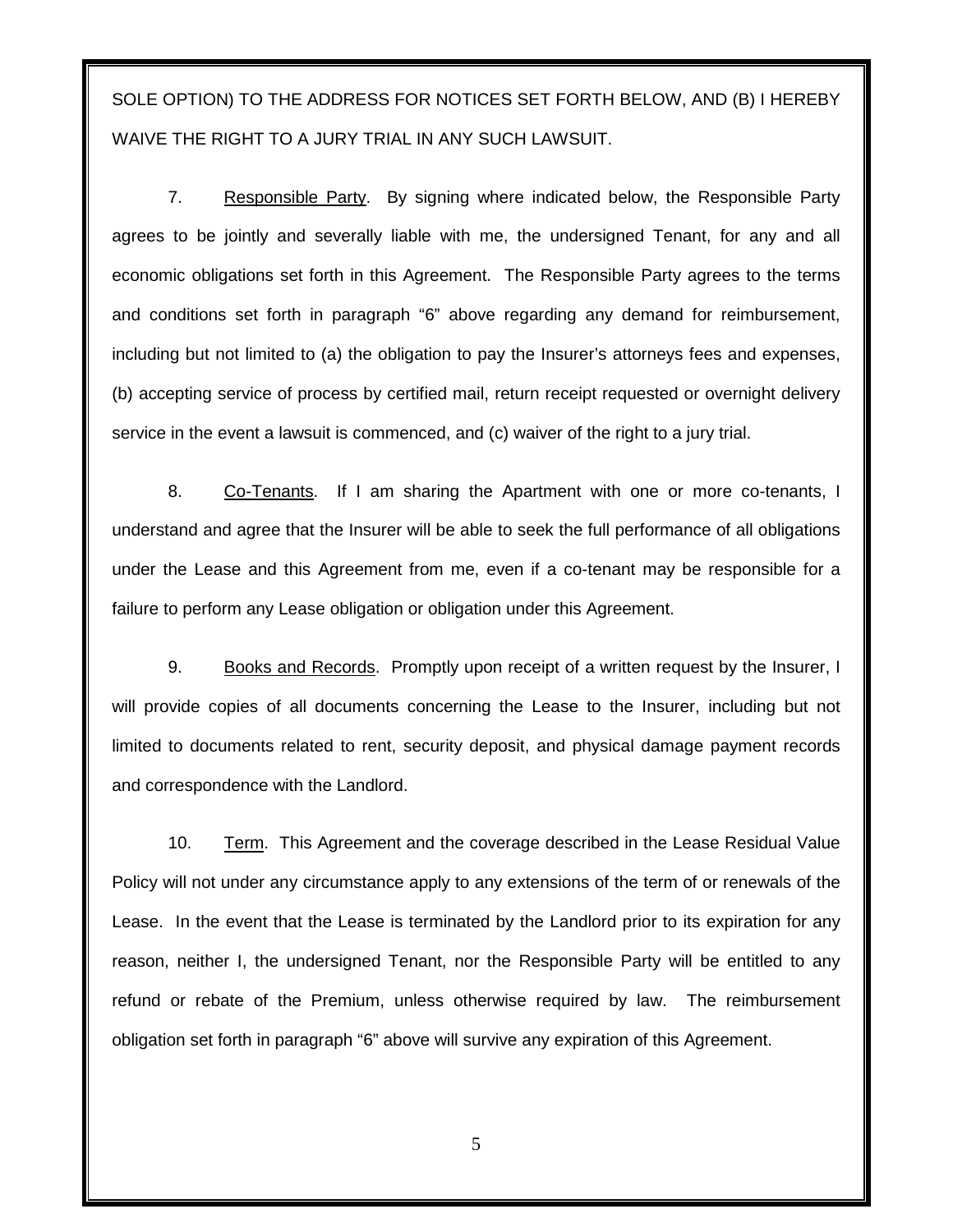11. Notices. Notices by any party to any other party may be delivered by hand, by certified mail, return receipt requested, or by overnight delivery service, at the addresses stated below.

12. Acknowledgement. As a material inducement to the Insurer, I acknowledge and represent that I am entering into this Agreement of my own free will, without coercion or undue influences of any type whatsoever. After reviewing this Agreement, the Lease Residual Value Policy, and taking all relevant factors into consideration, I have decided to enter into this Agreement so that I may qualify to lease the Apartment, and neither the Insurer nor the Agent has participated in or influenced that decision in any way.

13. Governing Law. This Agreement will be interpreted in accordance with the laws of the State of New York, without regard to principles of conflicts of law.

14. Miscellaneous. Any amendments or modifications to this Agreement will only be effective if they are in writing and signed by the person against whom enforcement of the amendment or modification is sought. No oral modifications or waivers of any of the requirements of this Agreement will be effective.